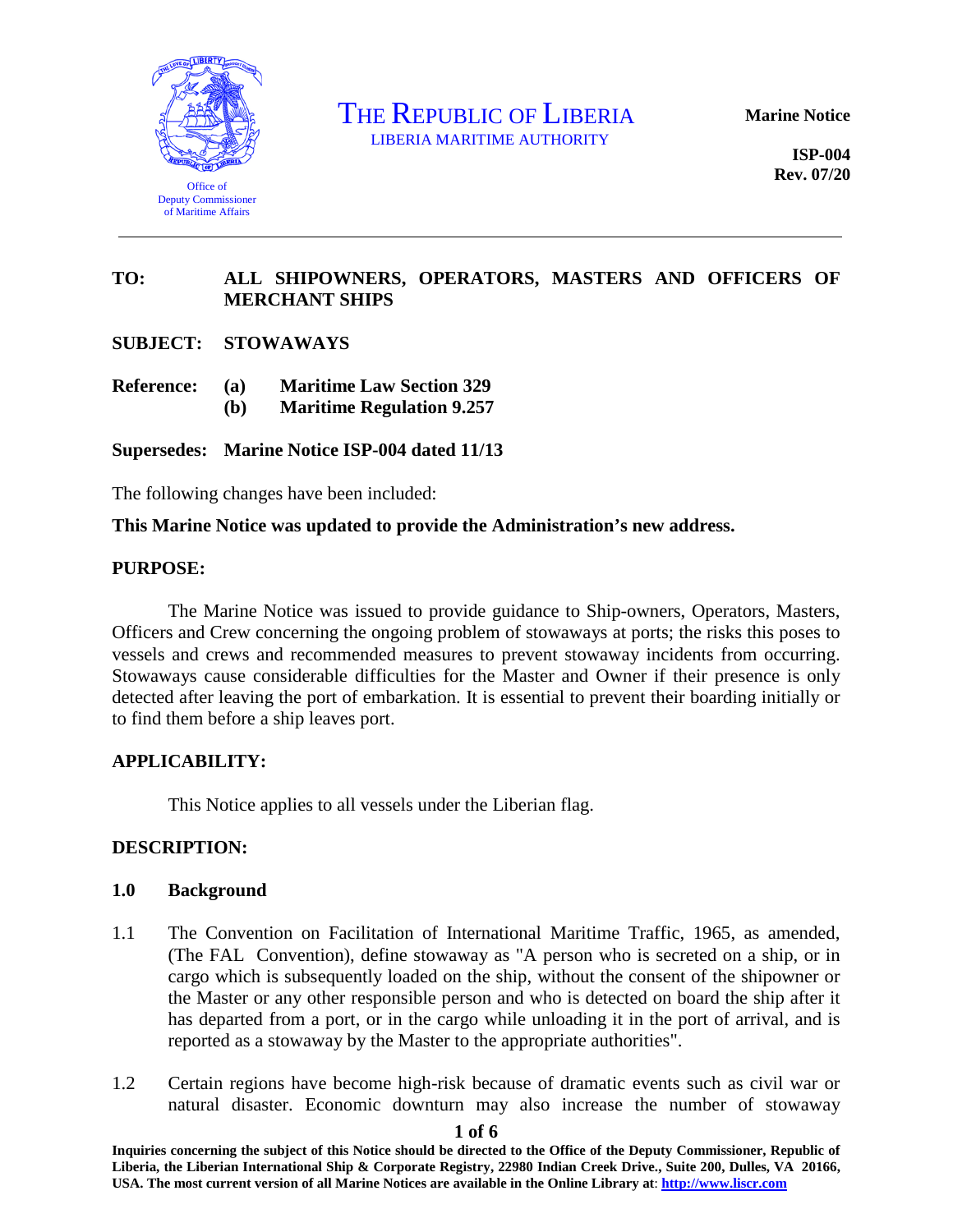attempts. The Master and the Shipowner must be aware of changes in the threat of stowaways and this means a continual monitoring of current events in the ships' trading areas. A stowaway can also be an individual associated with known terrorist organizations, trying to circumvent normal travel security in cruise-ports and air-ports.

The reasons for stowing away may vary, e.g. political, economic, and criminal or adventure seeking and it is therefore difficult to accurately predict which ports are considered particularly high risk at any given time. Never-the-less, there are certain geographical areas which generally are considered high risk. These include Africa, parts of Central America, Colombia, the Dominican Republic and Venezuela.

The Master should always be aware of regional hot spots for stowaways and put in place measures to prevent stowaways gaining access to the ship when operating in high risk areas.

1.3 The presence of stowaways on board ships may bring serious consequences for ships and, by extension, to the shipping industry as a whole; the ship could be delayed in port; the repatriation of stowaways can be a very complex and costly procedure involving Masters, Shipowners, Port Authorities and Agents; and the life of stowaways could be endangered as they may spend several days hidden, without any water / provisions and with the risk of suffocation**.**

### **2.0 Risk Assessment**

- 2.1 One of the functional requirements of the International Ship and Port Facility Security (ISPS) Code is preventing unauthorized access to ships. The ISPS Code requires a ship security assessment to be conducted which should consider all possible threats of unauthorized access, including presence of stowaways.
- 2.2 When conducting a Risk Assessment, the Master/SSO and CSO should take into consideration 1.2 above in addition to the local environment such as port security, lighting, facility access, the ship's area of operation and to the extent possible input from the local Port Facility Security Officer.

# **3.0 Prevention**

3.1 The core strategy is to ensure that no unauthorized personnel are able to gain access to the ship, and that all those who have been authorized to board disembark before sailing. Engaging guards and/or a maritime security officer may be necessary depending on the potential risk of stowaways in the particular port. If the threat is considerable, the costs involved could well be justified.

Prevention may be far less than the expenses and difficulties involved with repatriation of stowaways which usually involves moving reluctant people across different continents.

3.2 Review procedures to ensure that there is a watchman on duty at every access point, which have to remain unlocked whilst the vessel is in port and that this watchman is familiar with the procedures when visitors, repairmen, stevedores etc. wish to come on board. The vessel's local agent, the Master and crew should be vigilant in assessing and preventing collision between the local watchman and visitor who is assisted in gaining access on board the vessel by circumvention of proper procedure.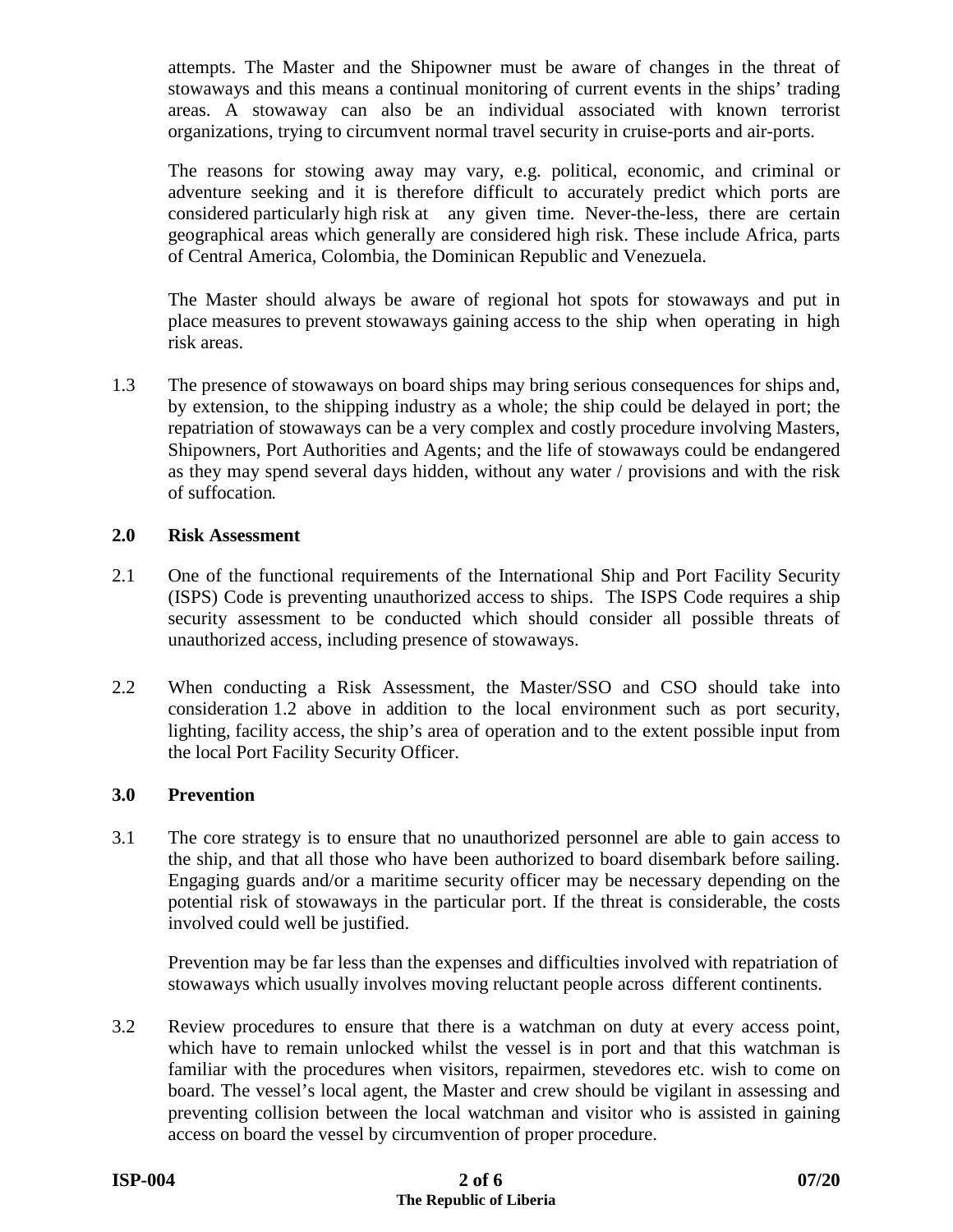- 3.3 Physical access control and random patrols, with particular focus on people located in unusual areas, should supplement the access watches. The value of random patrols can be significantly increased if all crew-members report any abnormal activity. A conscientious approach to locking and securing access points does restrict stowaways access to potential hiding places. It is therefore prudent to lock all doors, rooms and holds without hampering cargo operations. Locking the vessels access points should be a matter of routine. Where locks are not considered appropriate, tamper-proof or wire seals can be used, as any broken seals would indicate that an entry has been made. In order to avoid detection, stowaways often hide away shortly before the vessel leaves port. An extensive search of the ship should therefore be undertaken shortly before the vessel sails**.**
- 3.4 The simple rule is: no unauthorized personnel come on board, and all authorized personnel disembark before sailing. Check to ensure that all locks are locked and that places which cannot be locked are sealed with tamper-proof or wire seals. Different harbors and ports have different access points that are commonly used. In general, some access point entries can be:
	- .1 Climbing the mooring ropes,
	- .2 Climbing from the sea using hooks,
	- .3 Climbing the anchor chain,
	- .4 Boarding the vessel as stevedores with fake dock identification papers,
	- .5 Hiding inside empty containers,
	- .6 Hiding in loaded containers, cars, break-bulk,
	- .7 Hiding in container lashing bins or container spreader

At some ports stevedores are supposed to wear special clothing with branded overalls and helmets. Bear in mind that stowaways may have access to these overalls and helmets too. All should be questioned and asked to produce appropriate identifications.

### **4.0 Search**

- 4.1 Owing to the vast number of potential hiding places, a practical solution would be to divide the vessel into separate search areas e.g. accommodation, engine room, main deck, cargo compartments, and assign crew members with the responsibility of searching each area. Stowaways have been known to hide in the most unusual places. Besides cargo holds and containers, they have been found inside funnel casings, chain lockers, storerooms, cabins, crane cabs, mast houses, engine room bilges and even in the rudder shaft space. If stowaways are discovered during the search, the Immigration and Port Authorities should be notified immediately in order that the stowaways can be removed from the ship**.**
- 4.2 There have been some cases where stowaways were found inside loaded containers. However, these are very few in number. Prior to departure the crew should conduct a thorough search of all compartments and the result should be recorded in the logbook. When possible, the ship's rudder trunk should be checked for stowaways. The rudder trunk is a typical access point for stowaways and is very often used as hideout. Once the vessel has sailed and the outbound pilot is still on board, again; a search of all compartments should be considered. If stowaways are found at this stage they can be repatriated using the pilot boat.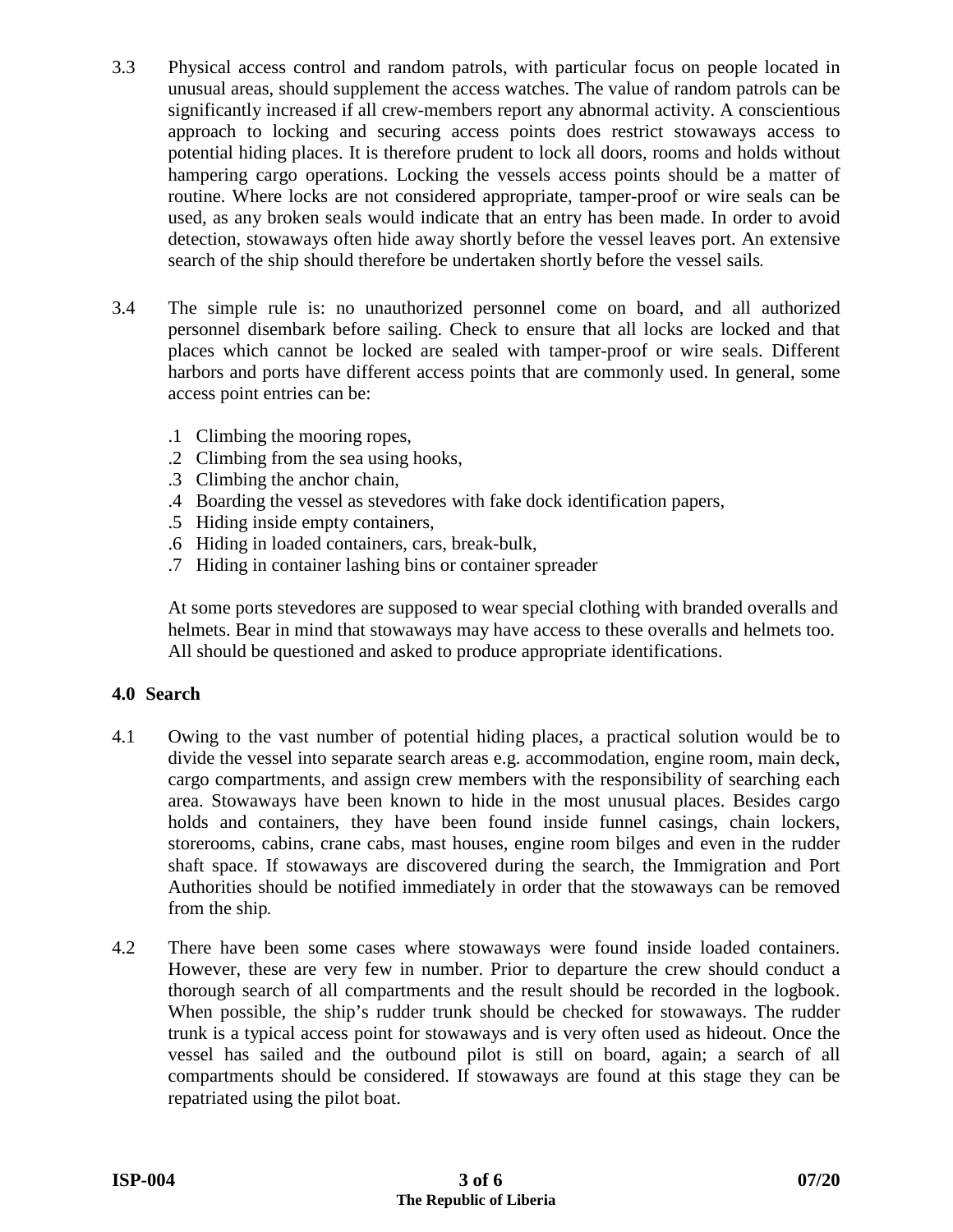# **5.0 Requirement Action to be taken when Stowaways are discovered on board**

- 5.1 The discovery of a stowaway indicates a breach of the Ship Security Plan (SSP). As such they should be investigated to analyze the cause of the security breach in order to identify the actions necessary to prevent future stowaway occurrences. A copy of the investigation report should be provided to the Liberia Administrations Security Department at **[security@liscr.com](mailto:security@liscr.com)** and to our investigations department at [investigations@liscr.com.](mailto:investigations@liscr.com) Further, Port State Authorities have detained vessels entering port with stowaways as being in violation of the ISPS Code and have required external audits of the SSP and other actions in order to lift the detention. Port State control authorities have also imposed requirements that vessel operators hire private security guards for the duration of the vessel's port call when stowaways are found onboard.
- 5.2 Stowaways frequently appear or are discovered by the crew two or three days after the ship has left port. Any stowaways found should be placed in secure quarters, guarded if possible, and be provided with adequate food and water. They, as well as the place they were found, should be searched for any identification papers. The stowaway should be questioned as to whether he is alone in this venture or if there are others. Where there is more than one stowaway, they should preferably be detained separately.
- 5.3 The Master and crew should act firmly, but humanely. Regardless of how inconvenient or irritating the stowaways may be to the Master, crew and shipowner, it is important that the stowaways are treated humanely. If needed, the Master and crew must also provide the stowaways with medical assistance.
- 5.4 Stowaways should not be put to work. If working, they will be at an increased risk of injuries which may lead to significant medical and deviation expenses and even claims for compensation. Moreover, many stowaways are not only untrained, but can also be unpredictable and may represent a safety hazard if put to work. Some Ship-owners/Operators have faced claims for wages as a result of putting stowaways to work.<sup>[1](#page-3-0)</sup> These claims have caused additional problems in the repatriation process.
- 5.5 If a stowaway should die during the voyage, the authorities at the next port of call, in cooperation with the relevant embassy, will decide how to proceed, i.e. whether to arrange burial at the port in question or repatriate the body. The body of an unidentified stowaway will normally not be returned to the port of embarkation. However, this practice may vary from country to country Masters and Shipowners are advised to seek the assistance of the vessel's local agent and to follow the instructions provided by the local authorities and the embassy in question.
- 5.6 Upon discovery of a stowaway, search should be made for
	- .1 Identity documents, drugs and personal belongings in the vicinity of the area where the stowaway was found,
	- .2 Other stowaways especially in the vicinity of the area where the stowaway was found,
	- .3 Identity documents on the person of the stowaway
	- .4 Knives or other objects that could be used as a weapon and drugs on the person of the stowaway.
	- .5 If anything found, take photographs and,
	- .6 If found, his identification card or passport shall be safely retained by the Master until

<span id="page-3-0"></span><sup>&</sup>lt;sup>1</sup> Ref. (a) Maritime Law Section 329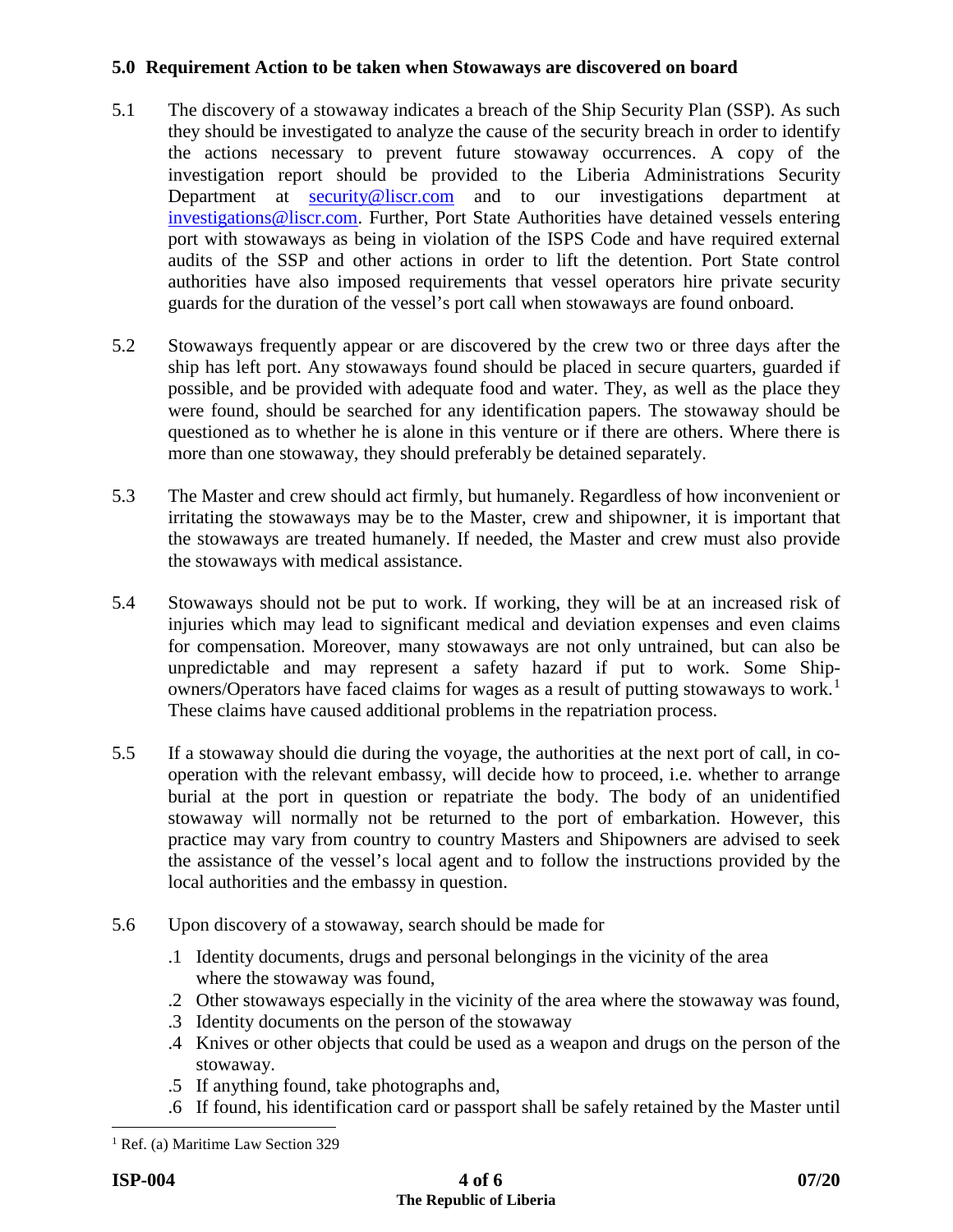just before the time of the stowaway's disembarkation unless required otherwise by authorities (it is prudent for the Master of the vessel to keep a copy on board).

- .7 If the stowaway holds onto the identification, there is a fear that he will dispose or damage it to avoid repatriation. Since delivery of a stowaway is very difficult without identification, it shall be kept by the Master in the safe.
- .8 Cash, knives and other possible weapons, narcotics and stimulant drugs etc. shall be confiscated, recorded, and retained in the safe by the Master.
- .9 Other personal effects of the stowaway shall be listed and put in a vinyl bag and kept on board until delivery of stowaway on his or her departure.

## **6.0 Reporting**

- 6.1 Owners, operators and Masters of Liberian flagged ships are also reminded that in addition to the P&I insurer, the local P&I correspondent, the Shipowner/Operator and relevant Authorities, the Liberia Administration is to be informed whenever stowaways are found onboard A follow-up report should be provided (a) once the stowaways are disembarked so they can be repatriated or (b) in the event port officials refuse to allow stowaways to be disembarked.
- 6.2 The report should include as much of the following information as possible (if known):

| Nationality of stowaway: |
|--------------------------|
| Name:                    |
| Date of Birth (age):     |
| Place of Birth:          |
| Religion:                |
| <b>Family relations:</b> |
| Name of father -         |
| Name of Mother -         |
| Name of spouse -         |

Address: Port of embarkation: Date and time of discovery: Place of discovery: Conditions when discovered:

Food, sanitary facilities, exercise and humanitarian treatment during confinement:

Preventive measures that had been taken as per SSP (Ship Security Plan).

Record of port of calls after the discovery, date and time of arrival and departure, date of time of arrival in the disembarkation port, when the stowaway left the vessel under escort and date and time of deportation (from agent).

The Master shall prepare an Agreement of Disembarkation, which states that the stowaway has agreed voluntarily to the disembarkation and deportation, if necessary after consultation with the Company), taking the following matters into consideration:

.1 Countries that require the above-mentioned agreement e.g. Japan and Egypt.

.2 A country where the above-mentioned agreement is likely to disturb the procedures